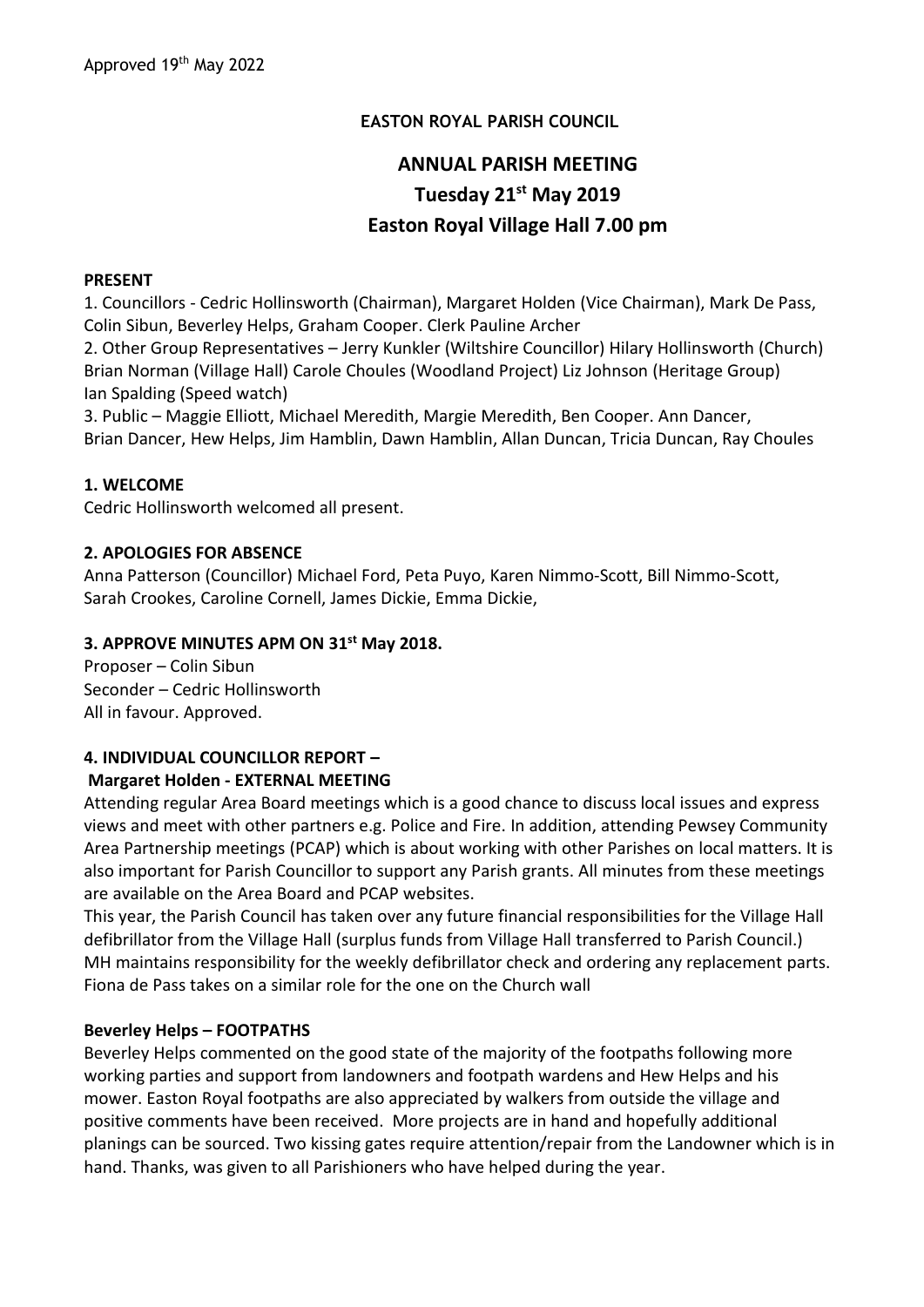#### **Cedric Hollinsworth – HIGHWAYS**

Cedric Hollinsworth gave a report on the work done to support Highways issues in the Village. This included meetings with Wiltshire Council Senior Engineers and Jerry Kunkler to identify the poor state of the drains in the Village and the lack of effective work from the Parish Steward. The issue with the level of work undertaken by the Parish Steward who visits monthly has recently been improved, with more work having been completed., in the last two visits.

A question was raised about the replacement LED street lights which are a brighter whiter light. It is Wiltshire Council policy to replace street lights with LED bulbs which are more energy efficient.

A question was raised about speed calming on the B3097. Whilst the police are aware of the speeding on this road, Wiltshire Council have limited funds to implement stronger measures. The CATG (highways related projects raised by Parish Councils) totals £14k for the Pewsey Community Area (26 Parishes)

Jerry Kunkler agreed to raise the lack of direct support to the speed watch team and ask for a police patrol to attend (no police support has been received for over 12months)

Village still awaiting drain jetting to clear the drains and for surface debris to be removed.

An issue was raised about the stones and pebbles which are near the school entrance and are spreading on to the road making it slippery.

#### **Colin Sibun– PLAYGROUND / REC**

The school are no longer using the Recreation Ground for school sports but are using the Woodland area weekly. The Parish Council have agreed to maintain grass cutting at last year's level, the contract is being closely monitored by the PC.

Recent CIL payments received (monies from the New house at the garden of 72 Easton Royal) to be spent on the playground maintenance and improvement. Annual work takes place to ensure the playground satisfies the inspection report.

CS raised the issue of the abandoned tyres left on the Recreation Ground that had been used by the Woodland Group for the orchard. He suggested that a plan for the removal of these is brought to the Parish Council.

#### **Graham Cooper- BETTERMENT**

A small sum of money to be used for the enhancement of the Village. GC would welcome any ideas from village.

More daffodil planting along the main road verges was completed during the year.

## **5. FINANCE**

In line with the auditing requirements of the Transparency Code, the figures for the year ending 31<sup>st</sup> March 2019 will all be posted on the Village website. Thank you to Roger Tilbrook for the completion of the Internal audit.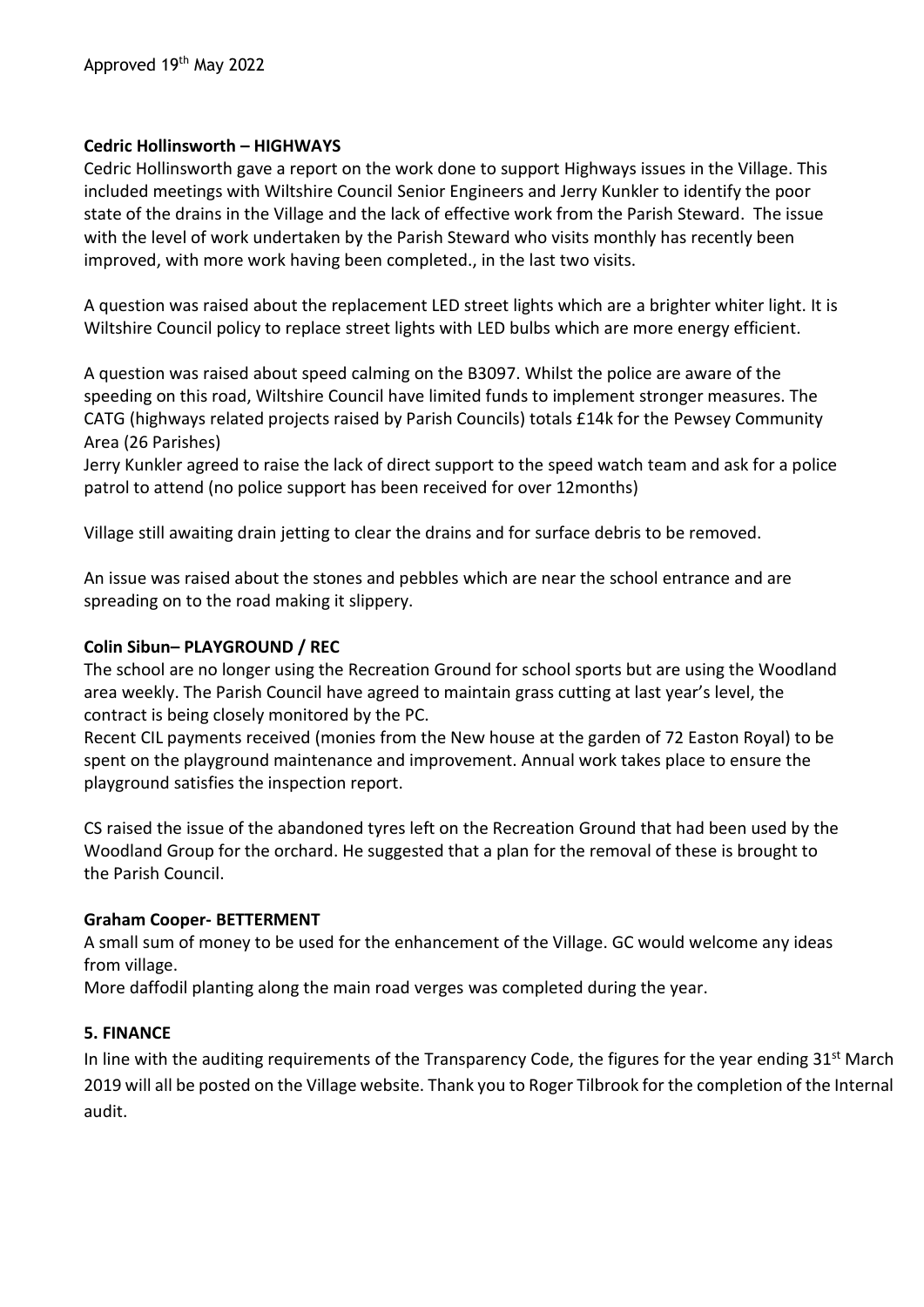## **6. INDIVIDUAL REPORT – WILTSHIRE COUNCIL (Jerry Kunkler)**

Easton Royal is a well-supported proactive community. Jerry Kunkler has had a portfolio of Leisure with Wiltshire Council for 10 years and was delighted to oversee the opening of the Vale Leisure Centre in Pewsey at the end of last year.

Jane Scott leader of the Council is to step down in July with a new leader to be appointed. Budgets remain tight with substantial investment needed in Special schools (move to one school in Rowde) and Social Care. 21% of population in Wiltshire ex Swindon is over 65. Wiltshire has maintained its investment in Libraries and Leisure campus where other Councils have cut back.

#### **7. INDIVIDUAL REPORT – EASTON ROYAL ACADEMY**

## **Minute Addendum – Apologies received from Chair of Governors Tony Anthistle see report below:**

I took over as Chair of the School Local Governing Body in November of last year. I was delighted and honoured to be appointed. A synopsis of my background is on the school website. (I would have provided that verbally if asked had I been able to attend).

The school currently has 66 children. We are still in the process of finalising numbers for the next academic year, I do not anticipate any significant increases or decreases.

The school is most grateful to the Parish Council for the continued use of the wooded area next to the recreation ground. The children use it regularly for outdoor learning - they absolutely love it.

The council will be aware that our principal has been sharing her time between Easton Royal and Burbage. I'm pleased to report that Burbage are in the process of recruiting a full time Principal. Assuming that process is successful and I have no reason to believe it won't be (there are a number of good applicants and interviews are taking place later this week) Beck will be back full time at Easton Royal (with perhaps some strategic oversight for Burbage depending on the experience of the newly appointed Burbage Principal) from September 2019.

The school recently advertised for volunteers to help the children with reading. The take up was very positive with 4 adults from the village regularly attending to listen to children from all classes. This is extremely helpful and Beck and her staff are most grateful for the support.

The school is acutely aware of the potential problems associated with parking and speeding in the village. Parents receive weekly reminders from the school regarding both issues. The school now has 2 minibuses taking nearly 1/3 of the children (21) to and from school thereby significantly reducing the number of cars arriving to drop off and pick up children. The school has also staggered the start of the academic day in order to spread the traffic for those children who arrive and depart by car.

The Parish Council will I am sure recall the very successful Centenary event at the Village Hall where the children and staff attended in dress depicting the era. Sadly, I wasn't there but I know from talking to many of the children and the staff that it was a truly wonderful and enjoyable occasion. In fact, the older children still talk about it today.

The Principal is working with the older children on a project to look at the history of the school. She would be most grateful if anyone with any knowledge of the early days of the school could get in touch to help the children with their project.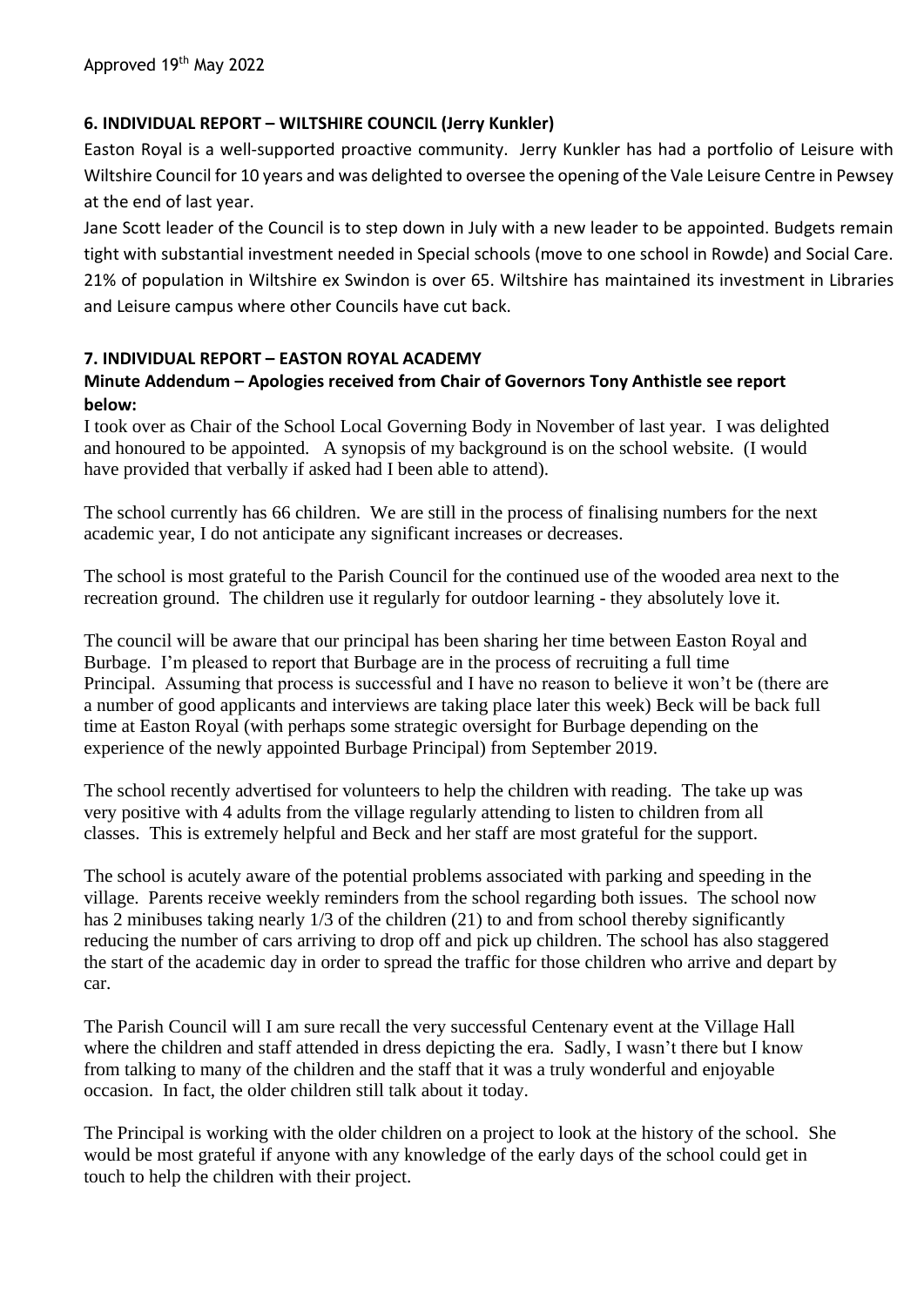In closing, I'm pleased to report that the school is thriving and continues to be highly regarded both locally and within the Excalibur Trust. Beck is an inspirational Principal and she has a very dedicated and capable staff. Beck has done a wonderful job at Burbage whilst at the same time maintaining the highest standards at Easton Royal. I am pleased that she will be back with us full time from September - that will be good both for her and for the school.

## **8. INDIVIDUAL REPORT -PEWSEY POLICE**

No representative Monthly police reports are placed on the Village website.

### **9. INDIVIDUAL REPORT – VILLAGE HALL**

Brian Norman reported on the new windows and the ongoing repairs to the Village Hall which require further funding. The Village Bar continues to raise substantial funds near £3000 thanks to Allan Duncan and all volunteer bar people. Also, other well supported events during the year (including Nigel Hall evening), progressive supper and the monthly greasy spoon breakfasts. Thanks to all who are on the Village Hall committee.

## **10. INDIVIDUAL REPORT – CHURCH**

Hilary Hollinsworth summarising the written report as attached. Hilary was thanked for all the work she does on behalf of the Church.

## **11. INDIVIDUAL REPORT – WOODLAND GROUP**

Carole Choules reported. The Woodland area has been enjoyed by the School children and Parishioners. Many spring bulbs have been planted making it an attractive area. Some damage from deer to the trees has resulted in some being lost. More working parties to weed and mulch the orchard trees and Andrew Cook has carried out some pruning. £482.98 left for further pruning. Request for Parishioners to clear weeds around the trees and for a team to undertake future pruning.

The removal of tyres as previously mentioned, to be given consideration. Jan Howard has taken over the village planters and request for surplus bedding plants has been sent out.

## **12. INDIVIDUAL REPORT-HERITAGE GROUP**

Now in existence for 13 years with 45 members. Regular meetings and events attended by around 30 people. Monies raises on behalf of the Prospect Hospice since inception of the Group is c£2000. Thanks to Ian Johnson for his research into the Village involvement with WW1.

## **13. INDIVIDUAL REPORT – POPPY APPEAL**

Hew Helps summarised the fundraising. A total of £1505 was raised of which the curry lunch contributed £410, a fantastic donation to the British Legion from a small village.

## **14. INDIVIDUAL REPORT SPEED WATCH**

Ian Spalding reported that the team currently consists of 7 members and they have the gun 2 weeks out of 4. More volunteers are required.

All data feeds into the police national computer, which collates information on all drivers stopped in the country.

The lack of police back up has already been commented on.